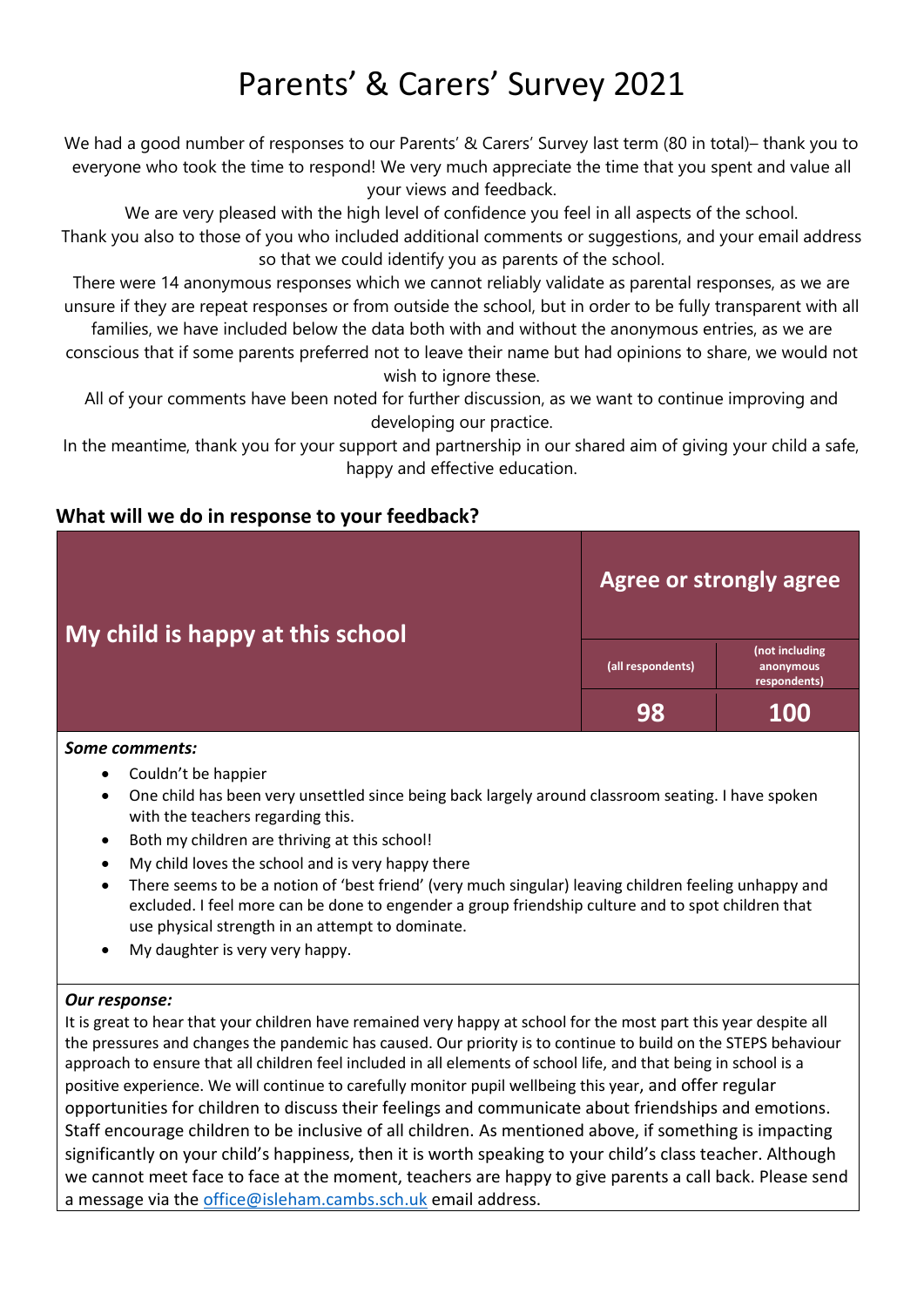|  | My child feels safe at this school |  |  |
|--|------------------------------------|--|--|
|  |                                    |  |  |

**Agree or strongly agree** 

**(all respondents) (not including anonymous respondents)**

**96 100**

#### *Some comments:*

- The staff have done a great job with Covid-safety measures and look out for the children's safety
- My child has been hurt by other children and they mention that other children seemingly seek to hurt them or are repeat offenders.
- My child is always kept safe

#### *Our response:*

The school is proud of the safe environment we have been able to set up with your support as parents and the support of your children. Our Health & Safety leadership committee, overseen by the County emergency team have ensured we mitigate as many risks as we can during the Pandemic- we meet half termly to ensure that all safety measures are in place for school users, and health & safety is also discussed at each weekly staff meeting. Your feedback about behaviour impacting on how your child feels helps us to monitor the support that we give to your child, whether or not they have additional needs and a focus of our new behaviour policy is ensuring that children do understand the steps that are being taken to resolve any antisocial behaviour or incident which has affected another child. This year had been a difficult year for many pupils but especially for those with social, emotional and communication needs. We make reasonable adjustments for children with special educational needs, as outlined in the SEN Code of Practice (2015). This could look like an inconsistent approach to our policy, but please be assured that our aim is always to ensure the safety and happiness of all pupils and to create an inclusive environment conducive to learning for all of the children.

|                                                                                                                                                          | <b>Agree or strongly agree</b> |                                             |  |
|----------------------------------------------------------------------------------------------------------------------------------------------------------|--------------------------------|---------------------------------------------|--|
| This school supports and promotes positive<br><b>behaviour</b>                                                                                           | (all respondents)              | (not including<br>anonymous<br>respondents) |  |
|                                                                                                                                                          | 98                             | <b>100</b>                                  |  |
| Some comments:                                                                                                                                           |                                |                                             |  |
| The new policy is really positive<br>$\bullet$<br>Excellent new Behaviour Policy. I hope that bad behaviour will also be dealt with quickly<br>$\bullet$ |                                |                                             |  |

- though so that the teacher's attention isn't taken for too much time.
- The regular changes in the behaviour policy cause confusion and lack of consistency.

#### *Our response:*

Our monitoring of behaviour, shows consistent adherence to the policy and promotion of positive behaviour as survey responses have recognised. We regularly train all staff to ensure that we are all using the same supportive language when talking to children about their behaviour and responding to the positive behaviour we see, as well as any antisocial behaviour. Our policy has not changed dramatically in the past 2 years, although our most recent training in February 2021 focused upon recognising more of the prosocial behaviour more consistently that the vast majority of our children show, via the newsletter and 'special mention' sticker system. We also teach the full Cambridgeshire PSHE scheme of work which focuses on children developing positive relationships, self-awareness and a healthy lifestyle.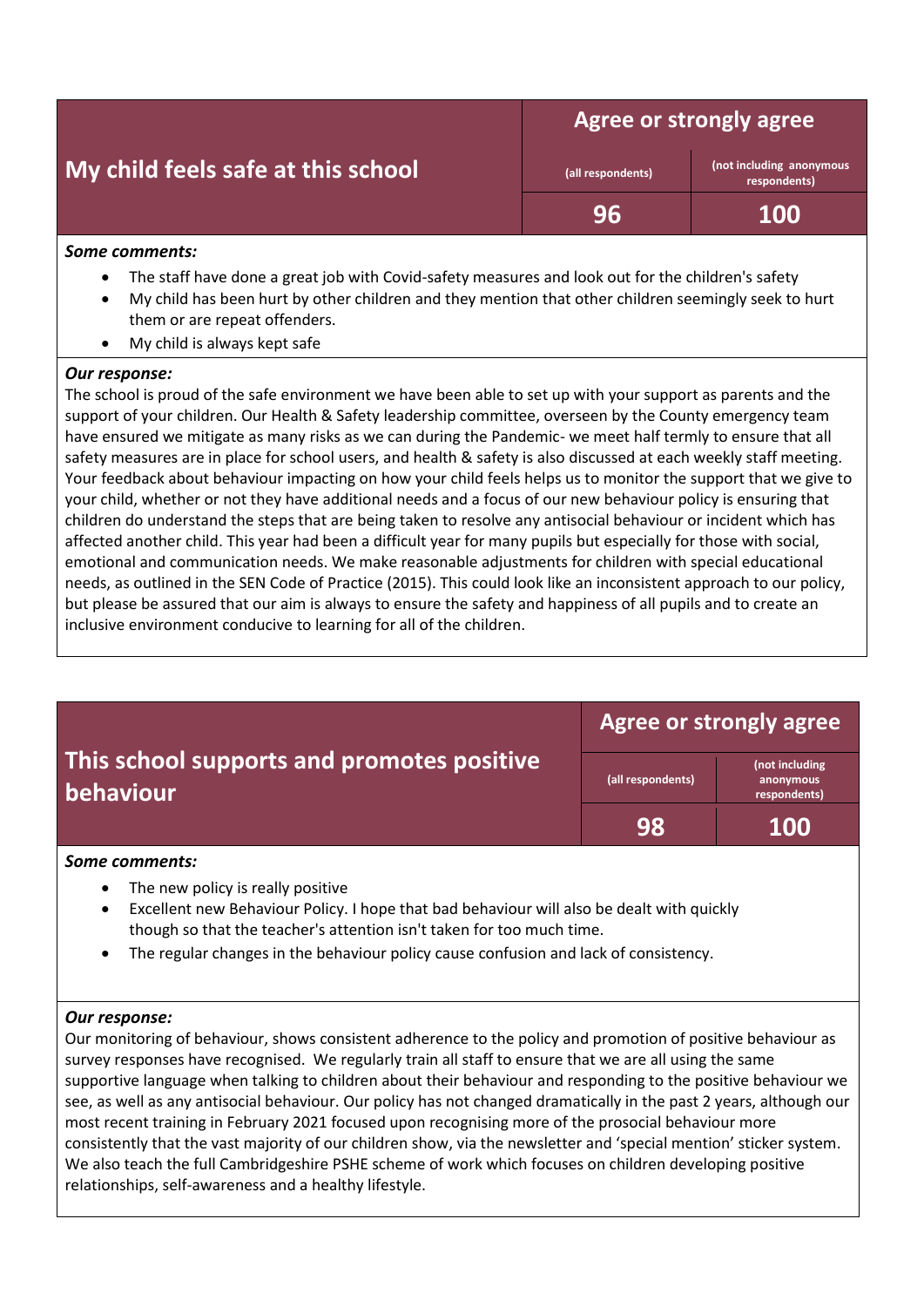We have three trained mental health first aiders in school who support children's individual needs, as well as regular social group interventions run by teaching assistants; a visiting play therapist also comes to the school each week, and selected children benefit from reading with the reading therapy dog; children's voices are heard and taken seriously in relation to behaviour, and to promote anti-bullying messages across our school community. We will continue to train our pupils to report any concerns promptly to their teacher so that positive behaviour is the norm in our school, and issues are resolved through dialogue.

### **The school deals effectively with bullying**

**Agree or strongly agree or have no experience**

**(all respondents) (not including anonymous respondents) 91 94**

#### *Some comments:*

- The teachers are good at following up with children
- When there are issues, these are resolved.
- I haven't experienced or heard of any cases of bullying but the policy seems sensible
- Fortunately, I haven't experienced any bullying with my own children but I feel confident that I could approach their teachers to discuss any issues.
- Sometimes I do feel it's difficult for teachers and TAs to know everything that is going on and bullying can occur in a number of ways, in class, in the playground and also simply by leaving people out. It's hard thinking your child is lonely in school and not knowing how to rectify it.
- Bullying happened for months and didn't get spotted
- Thankfully, I don't have any personal experience with either of my children.

#### *Our response:*

We are proud of the fact that reports of bullying are a rare occurrence, and when it does occur, parents and children respond positively to the actions we take. Our Positive Behaviour and Anti-Bullying Policies are reviewed by staff and Governors annually, and shared with you as parents each year, including when any updates are made as in the case recently for the behaviour policy. Our policies are published on our school website so that you can be clear of how reported issues of bullying will be responded to. Regular class sessions within the PSHE curriculum, and as a result of any issues which occur, go over how to deal with repeated unkind words or actions, and ensure children understand that this is not acceptable.

We will continue to encourage children to share their concerns with staff during the school day and not just at home. We ask that parents do contact school if you have concerns, rather than other parents, so that we are able to support individual children better.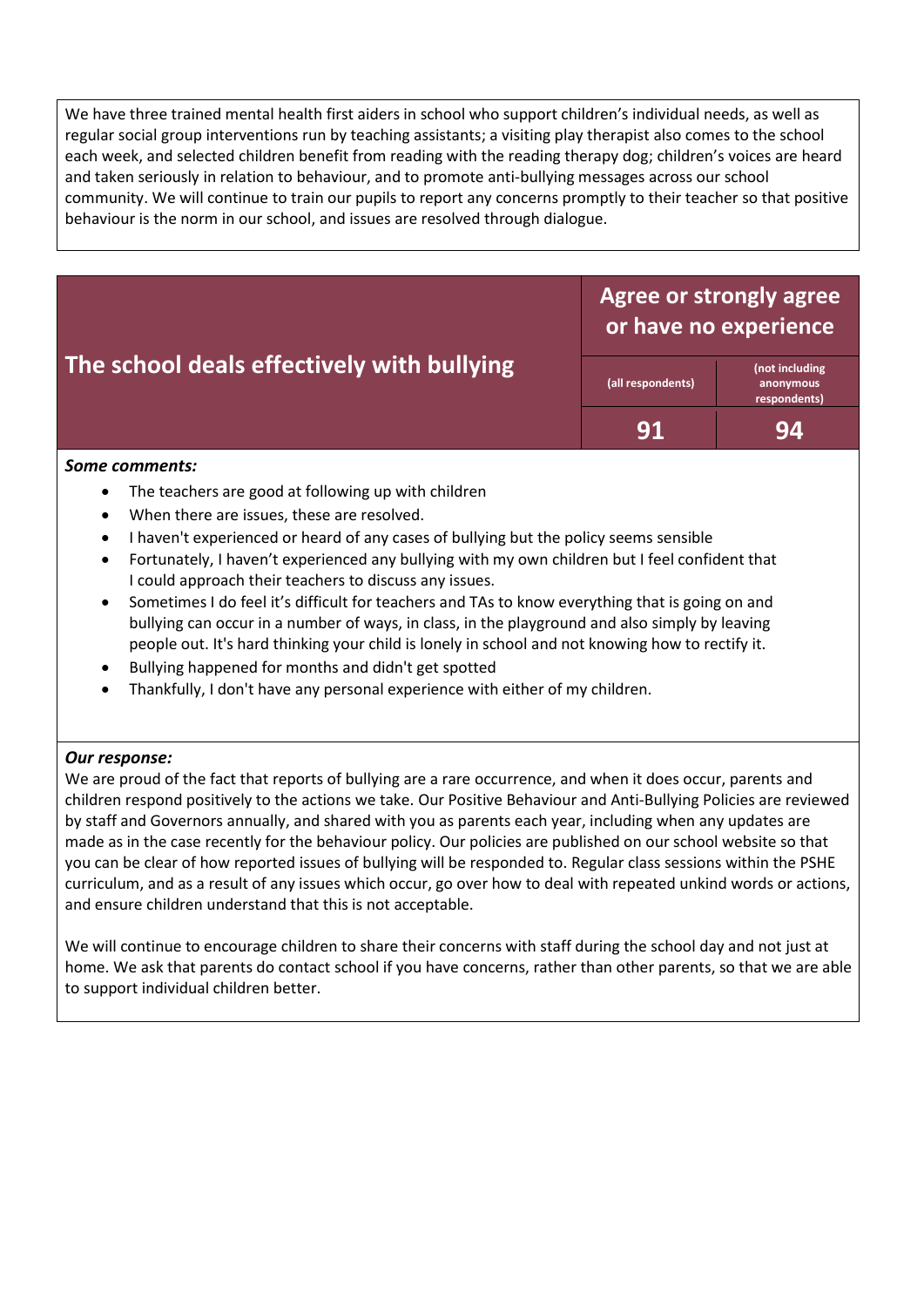### **The school makes me aware of what my child will learn during the year (and has provided a balanced range of home learning during school closure).**

**Agree or strongly agree** 

| (all respondents) |  |
|-------------------|--|
| qq                |  |

**(not including anonymous respondents)**

**99 94**

#### *Some comments:*

- Great remote learning options set by teachers
- The newsletter and Class DOJO have been used very effectively.
- One of the great things about home learning was the ability to know what they were learning, be involved and get to know their teachers. The major issue was all the work being set in different formatsno consistency between year groups and even within the same year.
- Home school has been difficult, not sure there is a 1 size fits all to home schooling, but personally more room facing or video lessons would have helped
- The home learning this time around was very organised and structured, well done all.
- Strongly agree- however, it would be lovely to have a ClassDojo post weekly for other years similar to the reception newsletter
- Enjoyed the home learning

#### *Our response:*

In this exceptional year, it has been more important than ever that parents understand what children should be learning, and we are incredibly grateful for the support of parents in helping their children learn remotely. Where inconsistencies occurred in Lockdown, these were resolved as soon as possible, and face to face sessions and live feedback were common place for families, as well as check-in calls when needed. We were pleased with the response rate to our remote learning offering which was over 95% daily.

Our class newsletters, ClassDojo posts and class website pages detail what your child will learn and have learned in each year group across each term. We hope that it will be easier now that all the children are back in school to more readily update the website pages. The learning expectations for the year are also published on your child's class webpages. Over the summer term 2021, we will also trial using ClassDojo to share 'wow' work with you, in addition to year group compilations of work in the newsletter.

|                                                                                 | Agree or strongly agree |                                          |  |
|---------------------------------------------------------------------------------|-------------------------|------------------------------------------|--|
| If I have raised concerns with the school they<br>have been dealt with properly | (all respondents)       | (not including<br>anonymous respondents) |  |
|                                                                                 | -99                     | 94                                       |  |

#### *Some comments:*

- The teachers are always quick to respond when I have messaged them and have acted on any queries or concerns.
- I can always able to speak to Head or Deputy- very approachable
- I currently observe the situation and try to manage differences through discussions with other parents.
- Always quick and thorough

#### *Our response:*

We appreciate that most parents feel that staff are proactive and approachable in seeking to understand any concerns and respond accordingly. As mentioned earlier in the survey, it is far preferable for parents to raise concerns about any issues or concerns which have occurred directly with the school, rather than with other parents. If you have a concern, please see our website for more information on how to raise this in school.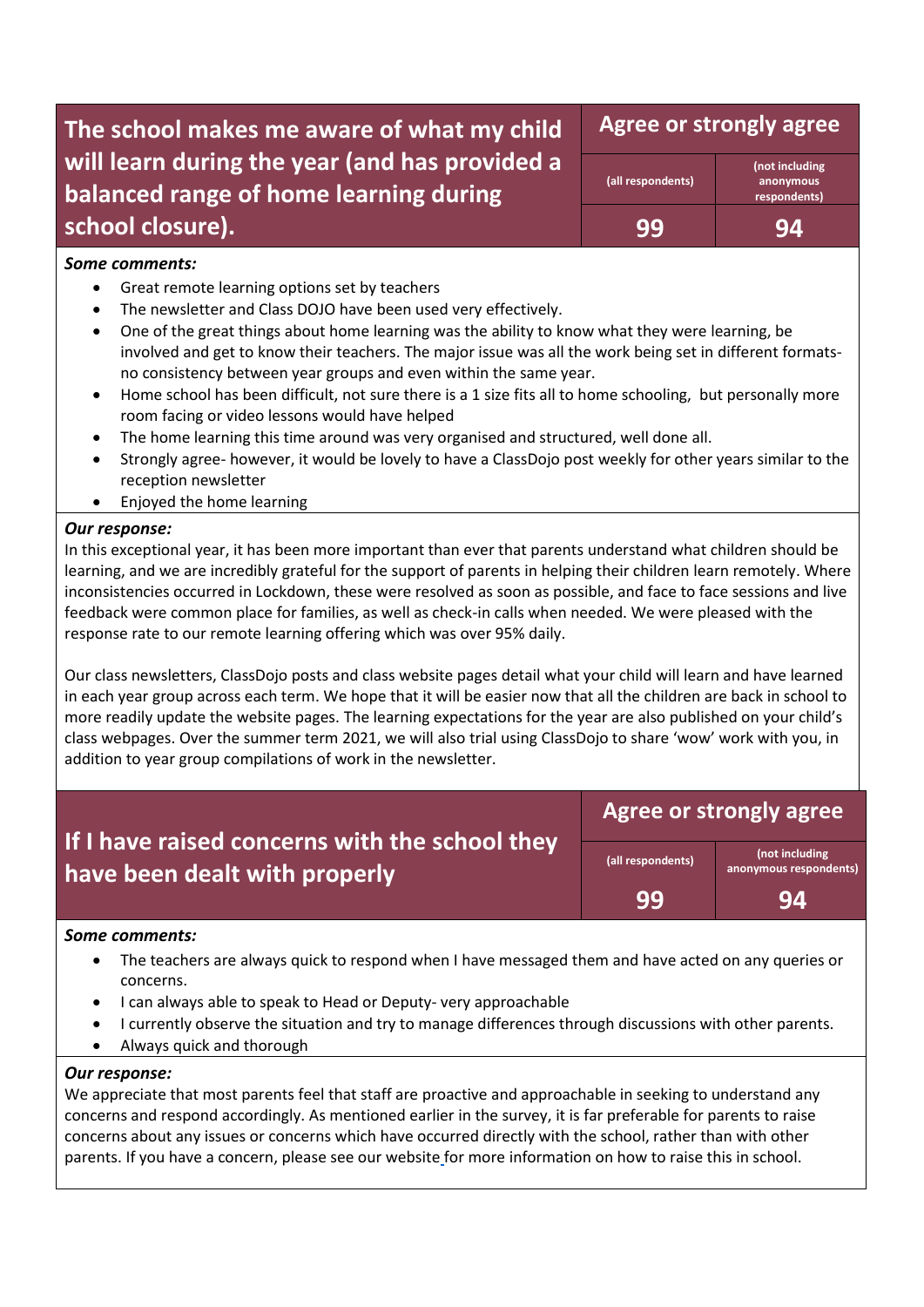## **My child does well at this school and the school has high expectations for my child**

**Agree or strongly agree** 

| (all respondents) |
|-------------------|
|-------------------|

**(all respondents) (not including anonymous respondents)**

**89 94**

#### *Some comments:*

- Good to see the standardized scores this year so we can keep track.
- My child has dyslexia which holds her back. She does as well as she can.
- I agree the school has high expectations but I do think there is room for improvement for individuals achieving
- I have two children who are quite different in personality, and they are both achieving in their own way.
- My child does well at the school and is quite academic. In some instances there are higher expectations where the school tries to encourage my child to do more in-depth work. But there are also occasions where this isn't the case and where my child is not really challenged.
- Able children always have challenges

#### *Our response*

It has certainly been a challenge to pitch the amount of support and expectation during the national lockdowns throughout the past year.

Although, we have continued our parent meetings, and termly reports, if you feel you would like more information on how your child is progressing, please do speak to your child's class teacher who will be happy to give you more information.

We are keen as a school to ensure that each child can 'be the best they can be' and flourish in our school and work in partnership with you to achieve this. Teachers plan for the range of abilities in each class and have extension opportunities for able pupils as well a support programme for those who may need it.

### **Agree or strongly agree**

**95 94**

**The school lets me know how my child is doing (and how I can support my child's home learning).**

**(all respondents)**

**(not including anonymous respondents)**

#### *Some comments:*

- I am really impressed by the communication I receive from the school and support we received with home learning
- Feedback during home learning was great for one child and not for the other- very little feedback, which was a contributing factor to producing very little work.
- In some cases this is true, but more often (under 'normal' schooling) it is left until parent's evening which is only twice a year. The feedback via class dojo has been really valuable. I feel that at present I have a much more accurate picture of how my child is doing, which I haven't felt previously during 'normal' schooling. Communication is excellent about homework learning. The National Tutoring Programme has been great.
- Lots of verbal feedback and reports
- Class DOJO has given an additional insight into my children's learning.
- Only during the term updates and parents evening so not many opportunities for this communication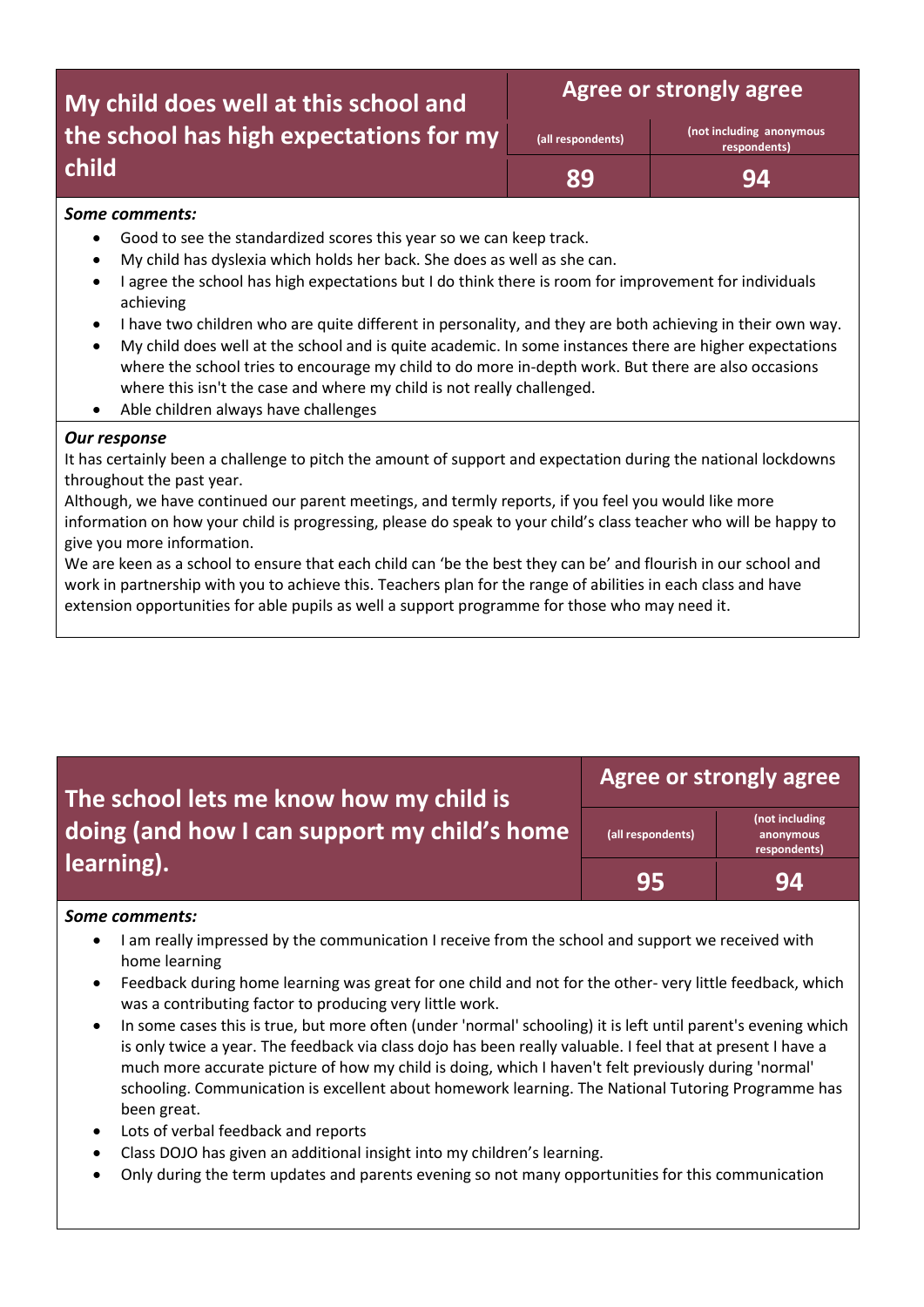#### *Our response*

Our open door policy where all staff are happy to speak to you on any day, has had to take a virtual nature this year for obvious safety reasons. It has certainly been hard to keep contact with our parents although as commented upon, ClassDojo has been an invaluable method of communication and teachers have spent a great deal of time catching up with families via telephone when this has been requested.

We aim to provide many informal, and formal opportunities for you to meet class teachers with a termly progress report. The comprehensive final report in the summer term each academic year provides feedback against the expectations for your child's year group in each subject area.

Half termly targets will continue to be set so that you are aware of what the current focus for your child is in school. We will aim to develop these to make them purposeful for you to work on at home through teachers carrying out individual conferencing with each child.

The way we assess pupils is explained on our website.

#### **The school supports my child's wider personal development (confidence, resilience and independence) Agree or strongly agree (all respondents) (not including anonymous respondents) 89 94**

#### **Some comments:**

- Lots of chances to speak in class and in assemblies outside lockdown
- Lots of extra opportunities to gain confidence
- Lots of clubs when it's not lockdown and they are free
- Children are happy at the school but I observe sadness and worry from them (showing lack of resilience).

#### *Our response*

We provide opportunities for all children to experience and play a part in their local community and wider world; giving our older children residential opportunities to develop their confidence, resilience and independence amongst more general opportunities like use of the school swimming pool. All children get an opportunity to represent and perform to/ for their school through concerts, performances, sports competitions and visits to the local community (when out of Covid restrictions). Children regularly present in assemblies and our School Council representatives (Class & School Ambassadors this term) as well as Junior Travel Ambassadors take on leadership roles in the school outside Covid-times too. From September 2021, we are hopeful that children will be able to take on more roles of responsibility within the school such as 'buddy' roles with Reception children (Year 6), House Ambassador roles, Assembly monitors, School Council leaders, Eco Warriors and Peer Mediators. We always receive positive responses from the public and other schools and businesses when our children have been to visit, and are looking forward to the children being able to get out and about more when lockdown restrictions are lifted.

Personal development is a large element of the PSHE curriculum in school and children are encouraged to develop their skills in speaking out about their feelings with confidence and managing situations independently according to their age group.